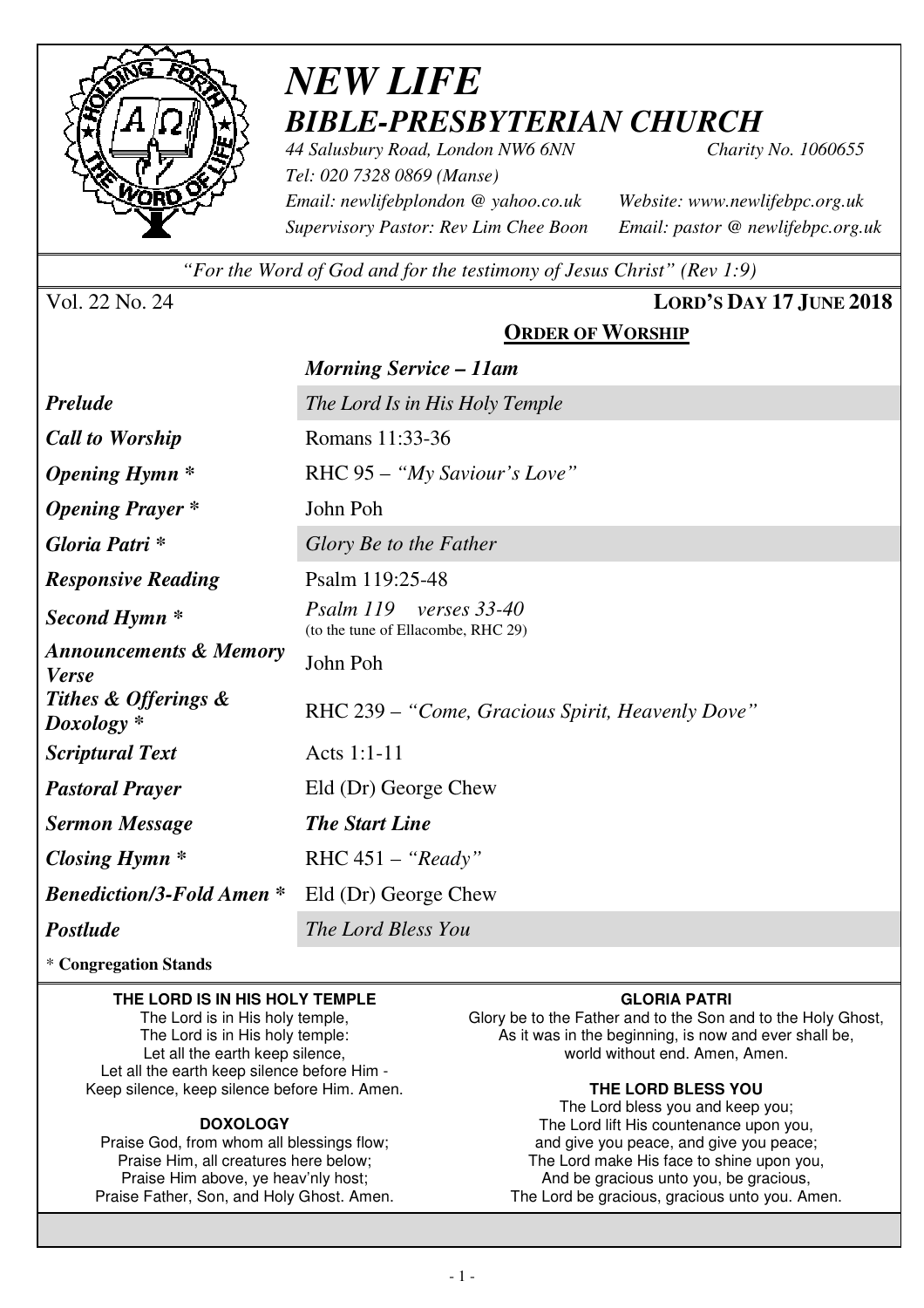# **JUST WEIGHTS AND MEASURES**

## **Adapted from Life BPC Singapore Weekly, Sunday 6th May 2018**

Leviticus 19:35-36 – "Ye shall do no unrighteousness in judgment, in meteyard, in weight, or in measure. Just balances, just weights, a just ephah, and a just hin, shall ye have: I am the LORD your God, which brought you out of the land of Egypt."

Today, our weights and measures are all based on the metric system with metres, grams and litres as our standard units. These standards are all recognized and implemented internationally. And so there are no worries about being cheated or shortchanged when we make any purchases, as we can safely assume that only standard measuring instruments are being used and that all weighing machines have been properly calibrated.

But this was not the case in ancient times, and it must have caused a lot of problems and misunderstandings. For instance, if a Jew were to go to a market to purchase an ephah of barley for ten shekels of silver, he could not be fully sure if the seller was cheating him by giving him less than an ephah (about 22 litres) of barley. And likewise the seller could not be fully sure that the buyer was cheating him by paying him less than ten shekels (about 110) grams) of silver in weight.

And so if they did not trust each other, the buyer would have to measure the barley he purchased with his own measuring pot, and the seller would have to weigh the silver he was paid against his own shekels using a balancing scale. Discrepancies would then lead into arguments about whose ephah and whose shekel was correct.

## **God's View on This Matter**

Because of the great potential for dishonesty and cheating this poses, God takes the matter of using just weights and measures very seriously. And there are many passages of Scripture which address this matter:

Deuteronomy 25:14-16 – "Thou shalt not have in thine house divers measures, a great and a small. But thou shalt have a perfect and just weight, a perfect and just measure shalt thou have: that thy days may be lengthened in the land which the LORD thy God giveth thee. For all that do such things, and all that do unrighteously, are an abomination unto the LORD thy God." (Note: 'divers measures' in v.14 is literally 'two different ephahs')

Proverbs 11:1 – "A false balance is abomination to the LORD: but a just weight is His delight."

In Amos 8:4-6 we see a clear example of cheating with unjust weights and measures: "Hear this, O ye that swallow up the needy, even to make the poor of the land to fail, Saying, When will the new moon be gone, that we may sell corn? and the sabbath, that we may set forth wheat, making the ephah small, and the shekel great, and falsifying the balances by deceit? That we may buy the poor for silver, and the needy for a pair of shoes; yea, and sell the refuse of the wheat?"

## **The Principle We Must Apply**

What relevance do all these passages of Scripture have to us? How do we apply them today? What we need to apply is the principle of having fixed standards.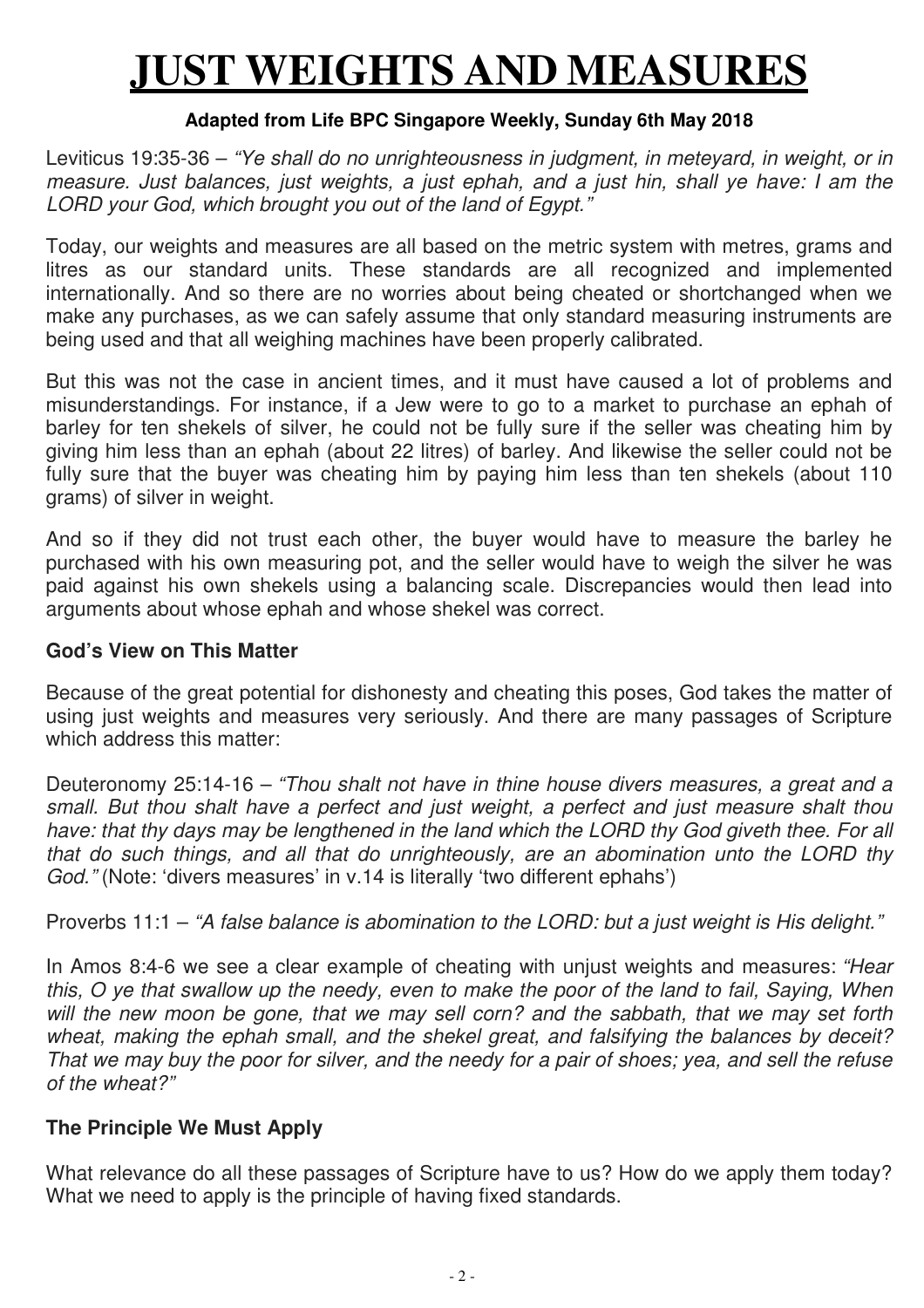Firstly, in all our dealings with people we must not have double standards. This produces the same effect as using different ephahs for measuring. God hates it when we don't treat people the same way, and when we are biased or unfair.

James mentioned that this was happening in the church. In James 2:2-4 he says, "For if there come unto your assembly a man with a gold ring, in goodly apparel, and there come in also a poor man in vile raiment; And ye have respect to him that weareth the gay clothing, and say unto him, Sit thou here in a good place; and say to the poor, Stand thou there, or sit here under my footstool: Are ye not then partial in yourselves, and are become judges of evil thoughts?"

Sometimes we use double standards without even being aware of it: We apply one standard to others – expecting a lot from them. But we apply a different standard to ourselves. Aren't we at times a little more lenient with ourselves than with others? There are parents who tell their children – "Do as I say, but don't do as I do." That would be teaching your children that double standards are alright. If you don't want to have double standards, please make sure that whatever you expect or require from others, you expect or require it from yourself first.

This also applies in our relationship with God – If we seek the Lord to forgive us our sins, be sure that we are willing to forgive those who sin against us. Otherwise we would be holding to a double standard, wouldn't we?

The other application of the principle of having fixed standards is the careful maintenance of the standards which have been given to us. This is illustrated in the way that the Jews maintained the weights and measures they used as their standards. The Rabbinic laws prescribed that all weights and measuring containers should be washed and cleaned regularly, so that their measurements would not be affected at all by any dirt or residues that accumulated on them. And weights that were used for measurement were made of stone rather than metal, because metals would corrode or rust over time, changing the standard. In the same way, we too need to maintain the standards given to us and not allow them to be changed over time.

One application of this is moral standards. In recent times, attitudes to this have changed, especially with regard to sexual orientation and marriage. There are even those who believe that there are no moral absolutes. They claim that moral values are just a social construct, and so it is left to each society in every age to define their own moral values.

But we believe that there are moral absolutes. The Ten Commandments which God Himself wrote on two tablets of stone remain as the moral standards for all time. They must therefore be upheld and used at all times to define what is right and what is wrong.

The same thing applies for God's written Word. This is the standard of God's revelation to mankind which we must uphold and use in everything we do. We are not to change it, or add to it or subtract from it. Everything that we teach and practice must not deviate from this standard. This is why we cannot remain silent when someone comes up with a new doctrine and tries to make it part of the standard. Action has to be taken even though it may be painful and difficult, because God requires us to faithfully maintain the standard He has given us.

May the Lord help us to be honest in our dealings with others, to be careful not to have double standards, and to be careful to maintain the standards which God has given to us.

- Rev Charles Seet